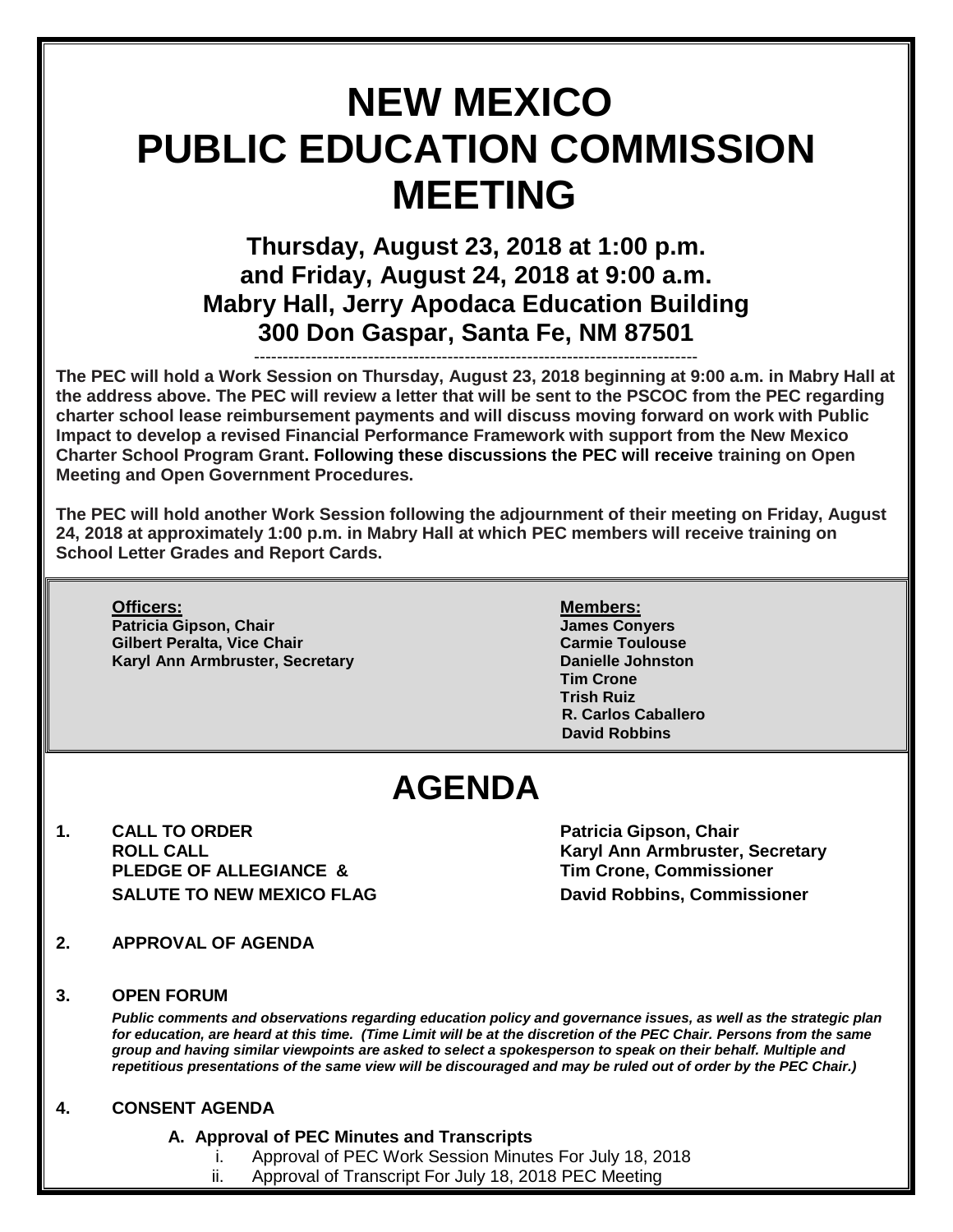|    | iii.<br>iv.<br>v.<br>vi.<br>vii.<br>viii.<br>ix.                                                                                                              | Approval of Summary Minutes For July 18, 2018 PEC Meeting<br>Approval of Transcript for the July 19, 2018 Community Input Hearing for Solare<br><b>Collegiate Charter School</b><br>Approval of Transcript for the July 19, 2018 PEC Emergency Meeting<br>Approval of Summary Minutes for the July 19, 2018 PEC Emergency Meeting<br>Approval of Transcript for the July 20, 2018 Community Input Hearing for Raíces del<br>Saber Xinachtli Community School<br>Approval of Transcript for the August 1, 2018 PEC Special Meeting<br>Approval of Summary Minutes for the August 1, 2018 PEC Special Meeting                                                                                                                                                                                                                                                                                                                                               |
|----|---------------------------------------------------------------------------------------------------------------------------------------------------------------|-----------------------------------------------------------------------------------------------------------------------------------------------------------------------------------------------------------------------------------------------------------------------------------------------------------------------------------------------------------------------------------------------------------------------------------------------------------------------------------------------------------------------------------------------------------------------------------------------------------------------------------------------------------------------------------------------------------------------------------------------------------------------------------------------------------------------------------------------------------------------------------------------------------------------------------------------------------|
|    |                                                                                                                                                               | <b>B. ACTION ON SCHOOL SPECIFIC GOALS</b>                                                                                                                                                                                                                                                                                                                                                                                                                                                                                                                                                                                                                                                                                                                                                                                                                                                                                                                 |
|    | İ.<br>ii.                                                                                                                                                     | Media Arts Collaborative Charter School<br>New America School - Las Cruces                                                                                                                                                                                                                                                                                                                                                                                                                                                                                                                                                                                                                                                                                                                                                                                                                                                                                |
|    |                                                                                                                                                               |                                                                                                                                                                                                                                                                                                                                                                                                                                                                                                                                                                                                                                                                                                                                                                                                                                                                                                                                                           |
| 5. | 2018 AT 1:00 P.M.)<br>i.<br>ii.<br>iii.<br>iv.<br>v.<br>vi.                                                                                                   | APPROVAL/DENIAL OF NEW CHARTER SCHOOL APPLICATIONS<br>A. Raíces del Saber Xinachtli Community School (SCHEDULED FOR THURSDAY, AUGUST 23,<br>Public Input/Comments (15 minutes) - PLEASE SIGN UP IF YOU WISH TO<br><b>SPEAK</b><br><b>Charter School Division Recommendation (15 minutes)</b><br>Applicant Comments (15 minutes)<br>PEC Questions/Comments to Applicant and CSD<br><b>Closed Session</b><br>a. pursuant to NMSA 1978 §10-15-1(H)(1) pertaining to issuance,<br>suspension, renewal or revocation of Raíces del Saber Xinachtli<br>Community School license.<br>b. pursuant to NMSA 1978 $\S$ 10-15-1(H)(7) related to the attorney-client<br>privilege pertaining to threatened or pending litigation in which the public<br>body is or may become a participant, specifically State of NM, ex rel.<br>Mario Guggino, qui tam plaintiff v. Southwest Primary Learning<br>Center, et al., D-202-CV-2014-06924.<br><b>Determination Vote</b> |
|    | Ι.<br>ii.<br>iii.<br>iv.<br>v.<br>vi.                                                                                                                         | B. Solare Collegiate Charter School (SCHEDULED FOR FRIDAY, AUGUST 24, 2018 AT 9:00 A.M.)<br>Public Input/Comments (15 minutes) - PLEASE SIGN UP IF YOU WISH TO SPEAK<br>Charter School Division Recommendation (15 minutes)<br>Applicant Comments (15 minutes)<br>PEC Questions/Comments to Applicant and CSD<br>Closed Session pursuant to NMSA 1978 §10-15-1(H)(1) pertaining to issuance,<br>suspension, renewal or revocation of Solare Collegiate Charter School license.<br><b>Determination Vote</b>                                                                                                                                                                                                                                                                                                                                                                                                                                               |
| 6. | DISCUSSION AND POSSIBLE ACTION ON State of NM, ex rel. Mario Guggino, qui tam plaintiff v.<br>Southwest Primary Learning Center, et al., D-202-CV-2014-06924. |                                                                                                                                                                                                                                                                                                                                                                                                                                                                                                                                                                                                                                                                                                                                                                                                                                                                                                                                                           |
| 7. | <b>REPORT FROM THE CHAIR</b>                                                                                                                                  | A. Update from New Mexico Charter Coalition<br>B. Update from New Mexico School Board Association                                                                                                                                                                                                                                                                                                                                                                                                                                                                                                                                                                                                                                                                                                                                                                                                                                                         |
| 8. | <b>PEC COMMENTS</b>                                                                                                                                           |                                                                                                                                                                                                                                                                                                                                                                                                                                                                                                                                                                                                                                                                                                                                                                                                                                                                                                                                                           |
|    |                                                                                                                                                               |                                                                                                                                                                                                                                                                                                                                                                                                                                                                                                                                                                                                                                                                                                                                                                                                                                                                                                                                                           |

#### **9. ADJOURN**

*The PEC attempts to follow the order of items as listed; however, the order of specific items may vary from the printed Agenda. Individuals with disabilities who need any form of auxiliary aid to attend or participate in this meeting, please contact the Public Education Commission Liaison at (505) 827-6661 by August 17, 2018. Upon request public documents will be provided in the accessible form necessary to the individual requesting the particular auxiliary aid.*